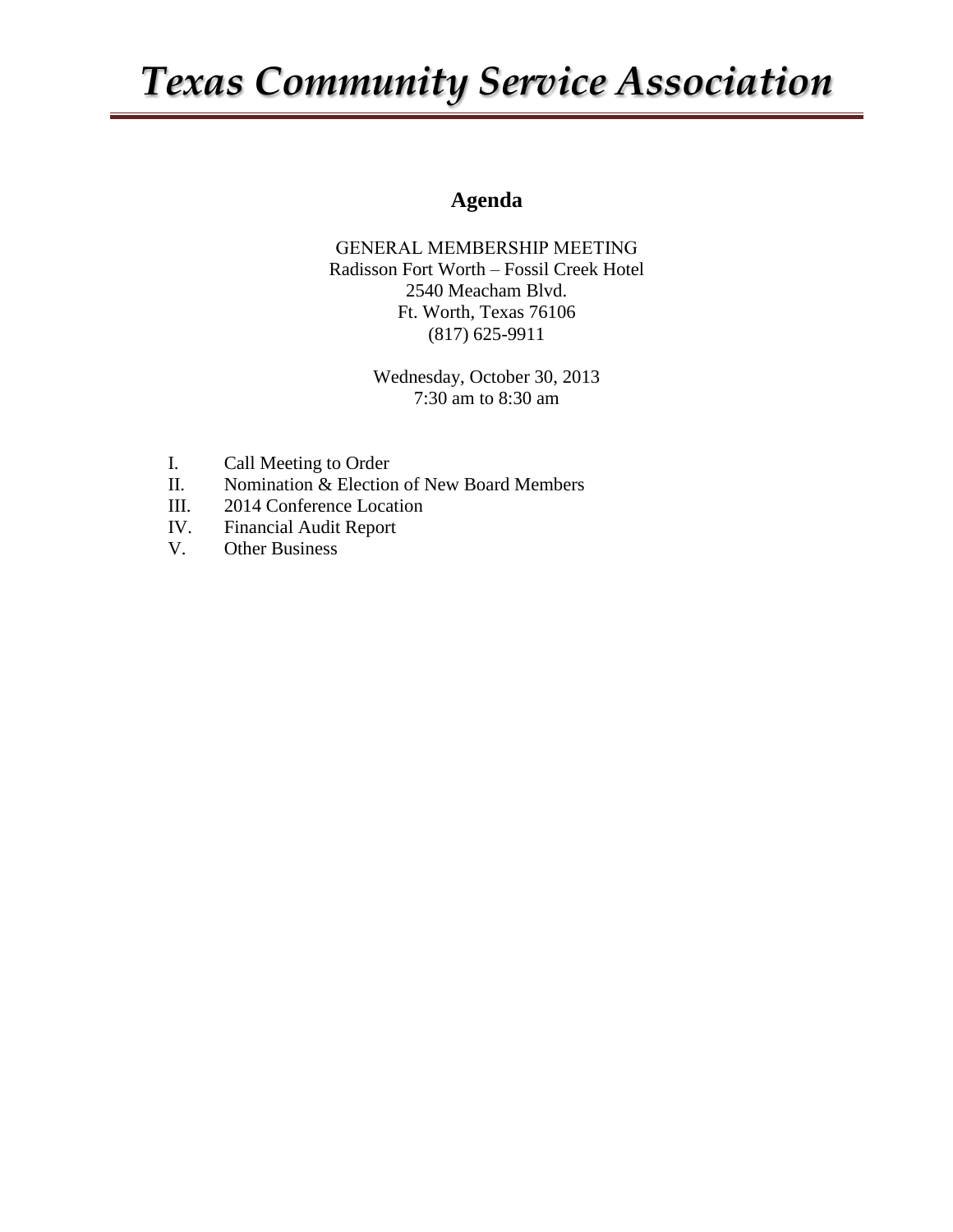## *Texas Community Service Association*

### **Agenda**

#### ANNUAL REGULAR BOARD MEETING Radisson Fort Worth – Fossil Creek Hotel 2540 Meacham Blvd. Ft. Worth, Texas 76106 (817) 625-9911

Wednesday, October 30, 2013 12:30 pm to 2:00 pm

- I. Call Meeting to Order
- II. Recording of General Membership Meeting Actions
	- A. Election of New Board Members
	- B. 2014 Conference Location
	- C. Financial Audit Report
- III. Board Nominations/Appointment of New Officers
- IV. Ratification of Previously Approved Minutes dated 02-25-13 (Approved via e-mail)
- V. Ratification of Previous E-Mail Approvals with Financial Obligation
	- 1. 03-05-13: Authorized Pete Gonzales to execute contract agreement with Radisson Hotel on behalf of TCSA.
	- 2. 04-17-13: Approved Pete Gonzales entering into contract on behalf of TCSA with Dr. Joe Serio for conference speaking services in the amount of \$500.
	- 3. 08-05-13: Approved reimbursement to Pete Gonzales for purchase of two appreciation plaques in the amount of \$62.00.
	- 4. 08-14-13: Approved reimbursement to Pete Gonzales for purchase of one wireless mic system in the amount of \$82.24.
	- 5. 09-25-13: Approved reimbursement to Pete Gonzales for purchase of appreciation plaque for Conference Chair in the amount of \$22.50.
	- 6. 10-02-13: Approval of payment to Jesse Trevino Insurance for Single Event Liability Insurance in the amount of \$154.24.
	- 7. 10-02-13: Approved reimbursement to Pete Gonzales for website renewal in the amount of \$85.92.
	- 8. 10-14-13: Approved reimbursement to Pete Gonzales for purchase of second wireless mic system (\$62.76) and podium banner (\$65.00) – total \$127.76.
- VI. Discussion/Action on Matters Pertaining to Unfinished 2013 Conference Business
	- A. Vote to Approve or Ratify Payment of Current Financial Obligations to Vendors and/or Board Members